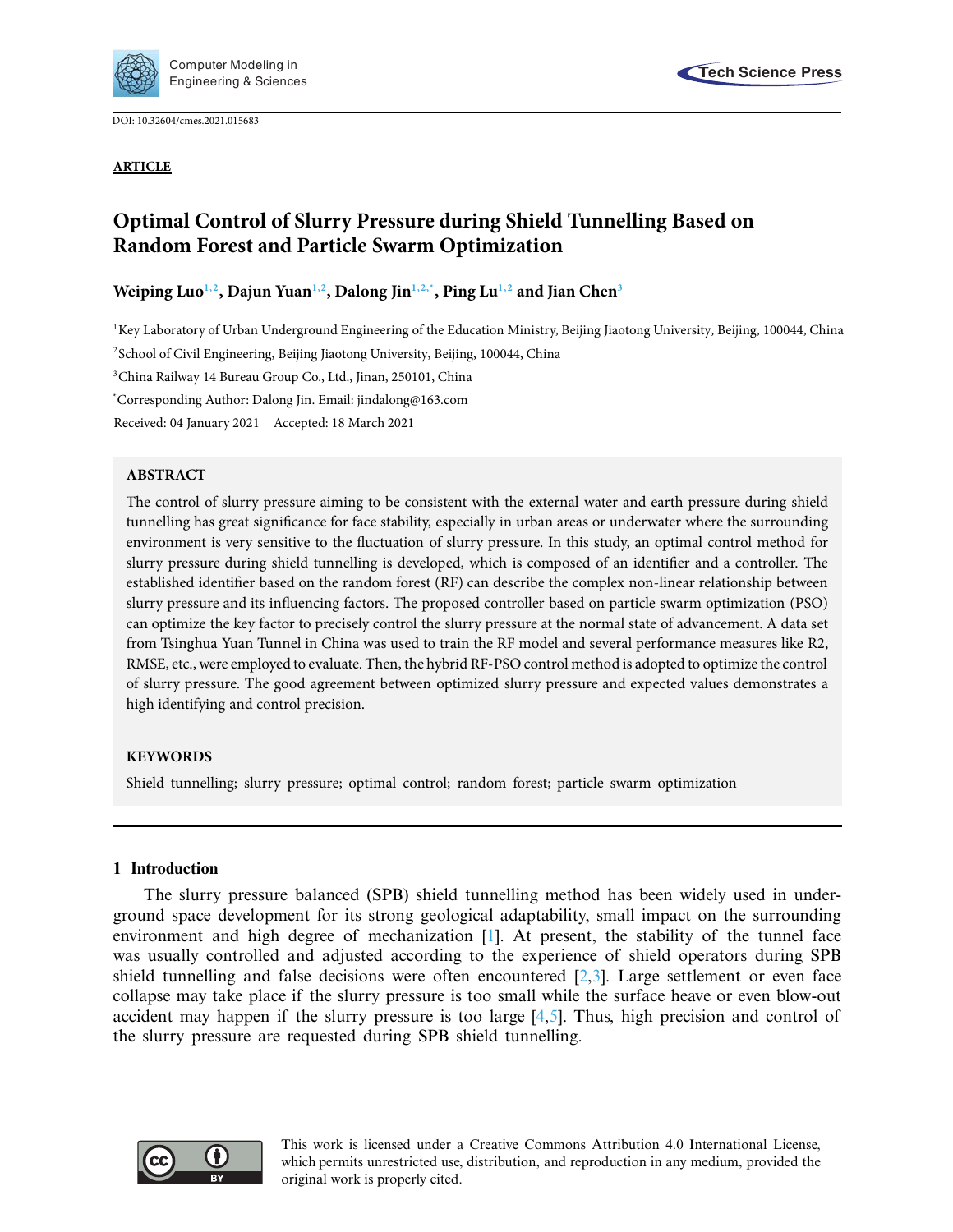A great number of different factors such as the machine driving state [\[6](#page-16-5)], the cutter head [\[7](#page-16-6)[,8\]](#page-16-7), as well as the environmental conditions  $[9,10]$  $[9,10]$  $[9,10]$ , result in the control face stability to be very complex [\[11\]](#page-17-0). So it should be a high dimensional data mining that the theoretical or empirical methods could not figure out. The artificial intelligence method has good non-linear mapping ability and has been widely applied in the prediction  $[12-14]$  $[12-14]$  and optimized control  $[15,16]$  $[15,16]$  $[15,16]$  of shield tunnelling. In terms of stability control of excavation face, earlier researches mainly focused on EPB (earth pressure balanced) shield [\[17](#page-17-5)[–20](#page-17-6)]. Several artificial intelligence models like least squares support vector machine (LSSVM) [\[21](#page-17-7)[,22](#page-17-8)], backpropagation (BP) [\[23](#page-17-9)[,24](#page-17-10)], artificial neural network (ANN) [\[25\]](#page-17-11), and adaptive neuro-fuzzy inference strategy (ANFIS) [\[26](#page-17-12)[,27\]](#page-17-13), etc., were applied in the settlement prediction and optimization of soil pressure control. Liu et al. [\[21](#page-17-7)] proposed a predictive control strategy for earth pressure which was balanced by optimizing advance speed and screw conveyor speed based on the least squares support vector machine. Cheng et al. [\[23\]](#page-17-9) presented an optimal control method that the tunnel face was controlled by an optimal screw conveyor speed derived from particle swarm optimization. Nevertheless, according to the difference of principle between EPB and SPB, slurry pressure control is different from soil pressure control which means the previous models are unsuitable for SPB shield [\[6](#page-16-5)]. Thus in recent years, more and more researchers have begun to pay attention to the control of slurry pressure [\[28](#page-17-14)[,29](#page-17-15)]. Zhou et al. [\[30\]](#page-18-0) presented a predictive control system for air chamber pressure in slurry shield tunnelling using ENN neural network model. However, it is the slurry pressure instead of the air chamber pressure in front of the excavation face. Li et al. [\[31](#page-18-1)] proposed a controller to keep the earth pressure and slurry circulation system pressure in balance based on the predictive function control method. But it is only suitable for the direct type slurry shield machine which is not proper for more commonly used indirect type slurry shield machine. Li et al. [\[6](#page-16-5)] established the complex relationship between slurry pressure and tunnelling parameters based on diagonal recurrent neural network (DRNN) and presented a model predictive control (MPC) system for the slurry pressure balance during construction. Nevertheless, among the input features of the model, some significant factors influencing slurry pressure like the geometry of tunnel or geological conditions were not taken into consideration.

To control the balance between the slurry pressure and the external water and earth pressure during shield tunnelling. Firstly, an identifier needs to be established that can adapt to the changes of environmental conditions and predict the slurry pressure during shield tunnelling. Then, based on the proposed identifier model, a controller should be put forward to optimize the key control factor by minimizing the difference between the slurry pressure and the external water and earth pressure. In terms of the identifier model, random forest (RF) is a pattern recognition method based on a "holistic learning" strategy, which has been increasingly favored by researchers in recent years [\[32](#page-18-2)[,33](#page-18-3)]. It was proved that tree-based models have good performance and are superior to network-based models [\[34](#page-18-4)]. Many applications of the RF algorithm in related fields of civil engineering can be found such as tunnel-induced ground settlement prediction [\[14](#page-17-2)[,35](#page-18-5)[,36\]](#page-18-6), control [\[37](#page-18-7)], and condition assessment [\[33](#page-18-3)] of EPB shield, etc. Generally, the RF algorithm generates many predictor variables and the prediction accuracy is improved by the use of average while the overfitting is controlled by reducing the overall variance. Thus, it's very stable because the wrong prediction is made only when more than half of the base predictors have errors [\[38\]](#page-18-8). Therefore, considering the complex and non-linear relationship between slurry pressure and its influencing factors, the RF was employed to identify the slurry pressure in this study.

In terms of the controller model, particle swarm optimization (PSO) is a powerful optimization algorithm proposed by Kennedy et al. [\[39\]](#page-18-9) for finding a global optimum in multidimensional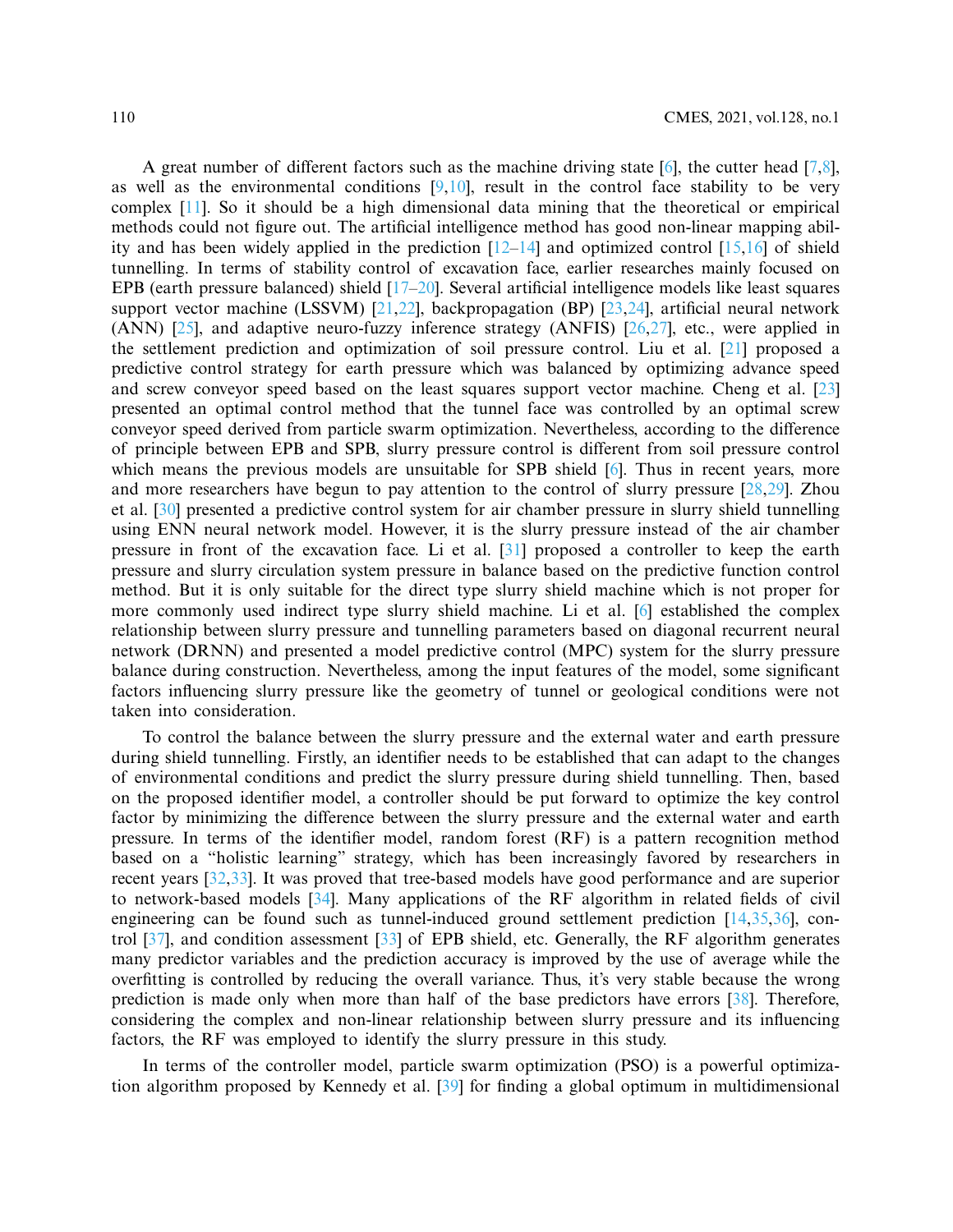and earth pressure.

searching space. Based on the benchmark comparisons carried out by Elbeltagi et al. [\[40](#page-18-10)], the PSO method was generally found to perform better than other algorithms like genetic algorithms (GA) and ant-colony optimization (ACO) in terms of success rate and solution quality. Various works done by Yagiz et al. [\[41\]](#page-18-11), Hou et al. [\[42](#page-18-12)], etc., have also confirmed the good performance of PSO. In previous research, this optimization algorithm was usually applied to search the hyperparameters of several intelligent models. But in this study, PSO was employed to investigate the optimal parameter to minimize the difference between the slurry pressure and the external water

The continuation of this paper is organized as follows. In Section 2, we give some preliminaries on the algorithm applied in this paper and then present the methodology of slurry pressure identification and control model. In Section 3, with python language [\[43\]](#page-18-13), the data from Tsinghua Yuan Tunnel was processed and an identifier, as well as a controller, was established based on the proposed method. Finally, the result was present and the performance of the proposed method was investigated.

# **2 Hybrid RF-PSO Based Control Method**

#### *2.1 Slurry Support System in SPB*

During the SPB shield tunnelling, the excavated soil enters the slurry chamber through the opening of the cutter head and was then carried out by slurry. Therefore, different from the EPB shield of which the tunnel face is supported by soil in the soil chamber, the face stability of SPB shield is maintained by the pressurized slurry mixed with soil in the slurry chamber, as shown in [Fig. 1.](#page-2-0) According to the dynamic balance in the slurry chamber, the slurry pressure regulation mechanism is performed by adjusting air pressure and slurry in and outflow, which are also related to the state of shield tunnelling like thrust, torque, etc. Therefore, the stability of excavation face is a complicated soil-slurry-machine interaction process and many factors are involved including soil environmental conditions, shield mechanical driving state, and slurry circulation system.



<span id="page-2-0"></span>**Figure 1:** Supporting principle of excavation face in SPB shield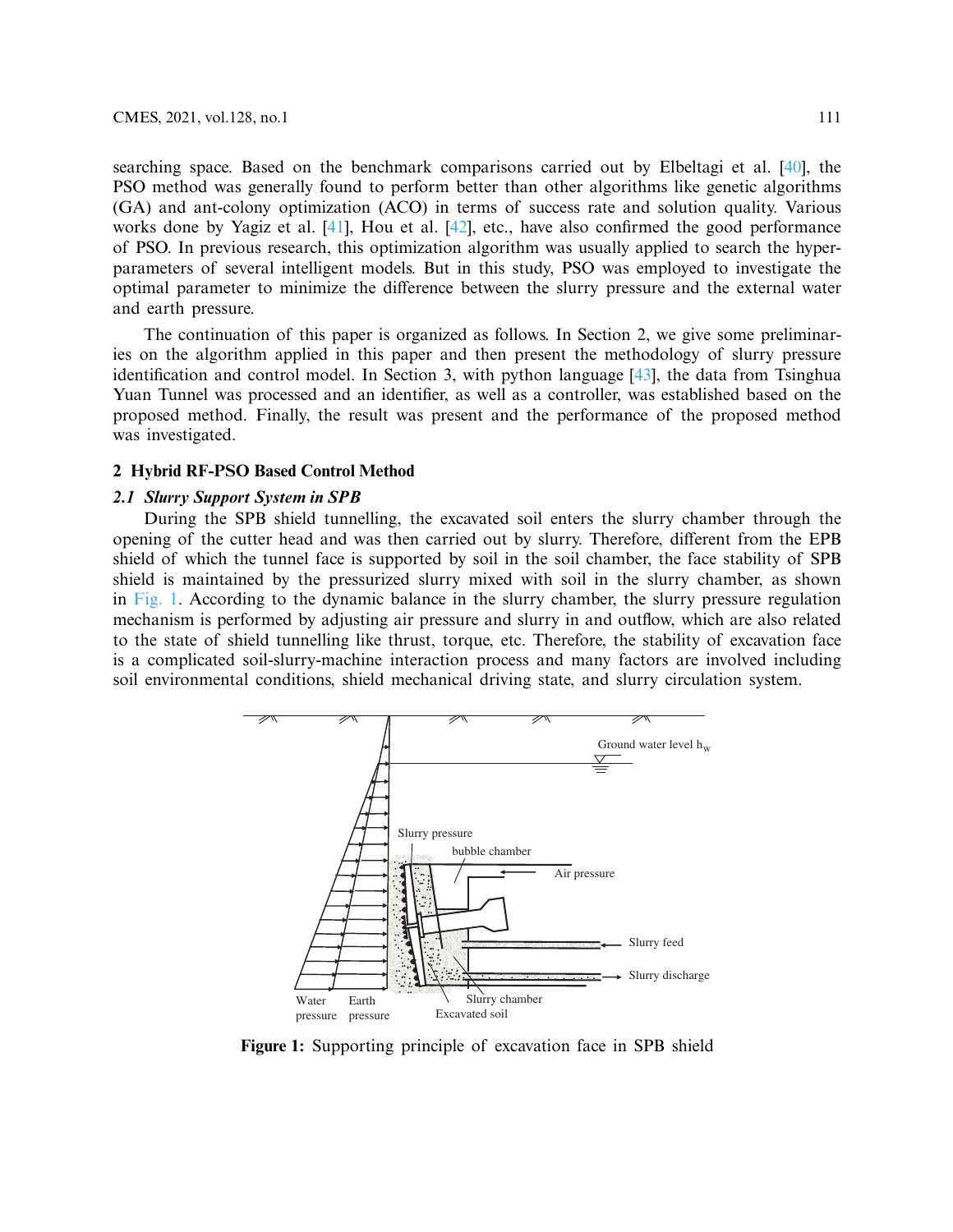Soil environmental conditions include geometric and geological factors. In terms of geometry, the tunnel diameter and depth have a great influence on slurry pressure. Here, the depth is measured from the tunnel crown to the ground surface. This parameter plays an important role in the control of slurry pressure. As the depth increases (decreases), the slurry pressure has to immediately increase (decrease) otherwise it may cause instability of the excavation face. In terms of geological parameters, many factors such as soil weight and cohesion that has a great influence on the balance of slurry pressure.

The parameters represent the mechanical driving state of shield comprises advance speed (v) and thrust force  $(F)$ , rotational speed  $(n)$ , and torque  $(T)$ . When the formation is harder or heavier, the thrust and torque required are often greater, which means they reflect the difficulty of soil excavation to a certain extent.

The slurry circulation system is the key part of controlling slurry pressure of which the main parameters are air pressure  $(P_a)$ , the volumes of slurry feeding per ring  $(Q_f)$ , the volumes of slurry discharging per ring  $(Q_d)$ , the different volumes between slurry charging and feeding  $(Q_{dif})$ , the specific gravity of slurry feeding  $(G_f)$ , the specific gravity of slurry discharging  $(G_d)$  and the different specific gravity between slurry charging and feeding  $(G_{dif})$ .

Theoretically, according to the supporting principle of excavation face in SPB shield, the desired supporting pressure of the excavation face should be equal to the static earth and water pressure, which can be expressed as [\[31](#page-18-1)[,44](#page-18-14)]:

$$
P_d = \mathbf{K}_0 \gamma_s' z_s + \gamma_w h_w \tag{1}
$$

where  $P_d$  is the desired slurry pressure, the remaining parameters are obtained through geological exploration, among which  $K_0$  is the coefficient of static lateral earth pressure,  $\gamma_s'$  and  $\gamma_w$  are effective soil weight and water weight respectively.  $z_s$  is the cover thickness and  $h_w$  is the groundwater level.

# *2.2 Slurry Pressure Identification via Random Forest*

#### *2.2.1 Input Features*

To predict the slurry pressure during shield tunnelling, it is essential to investigate the factors that may affect the slurry pressure and determine which can be used as input parameters of the identification model. According to the analysis in Section 2.1, the specific parameters can be divided into three categories among which the soil environmental factors are cover to diameter ratio( $R = Z/D$ ) that comprehensively consider the influence of tunnel geometric conditions. In this study, all the geological parameters are not taken into consideration for the following reasons: 1) The difference of soil weight and coefficient of static lateral earth pressure in this investigated tunnel section is small; 2) Due to the limitation of geological exploration, continuous geological parameters values are unable to be obtained; 3) To a certain extent, shield mechanical drive parameters can reflect the ground conditions. Therefore, through the above analysis, 12 features were taken into consideration in the identifier model. Besides, what we are concerned with is the precise nonlinear relationship between the slurry pressure and its various influencing factors. Thus, the input of this model are the parameters of one step while the output of the model is still the slurry pressure of this step, which is presented as follows:

$$
P_{s}(r) = f(R(r), F(r), T(r), \nu(r), n(r), P_{a}(r), Q_{f}(r), Q_{d}(r), Q_{dif}(r), G_{f}(r), G_{d}(r), G_{dif}(r))
$$
 (2)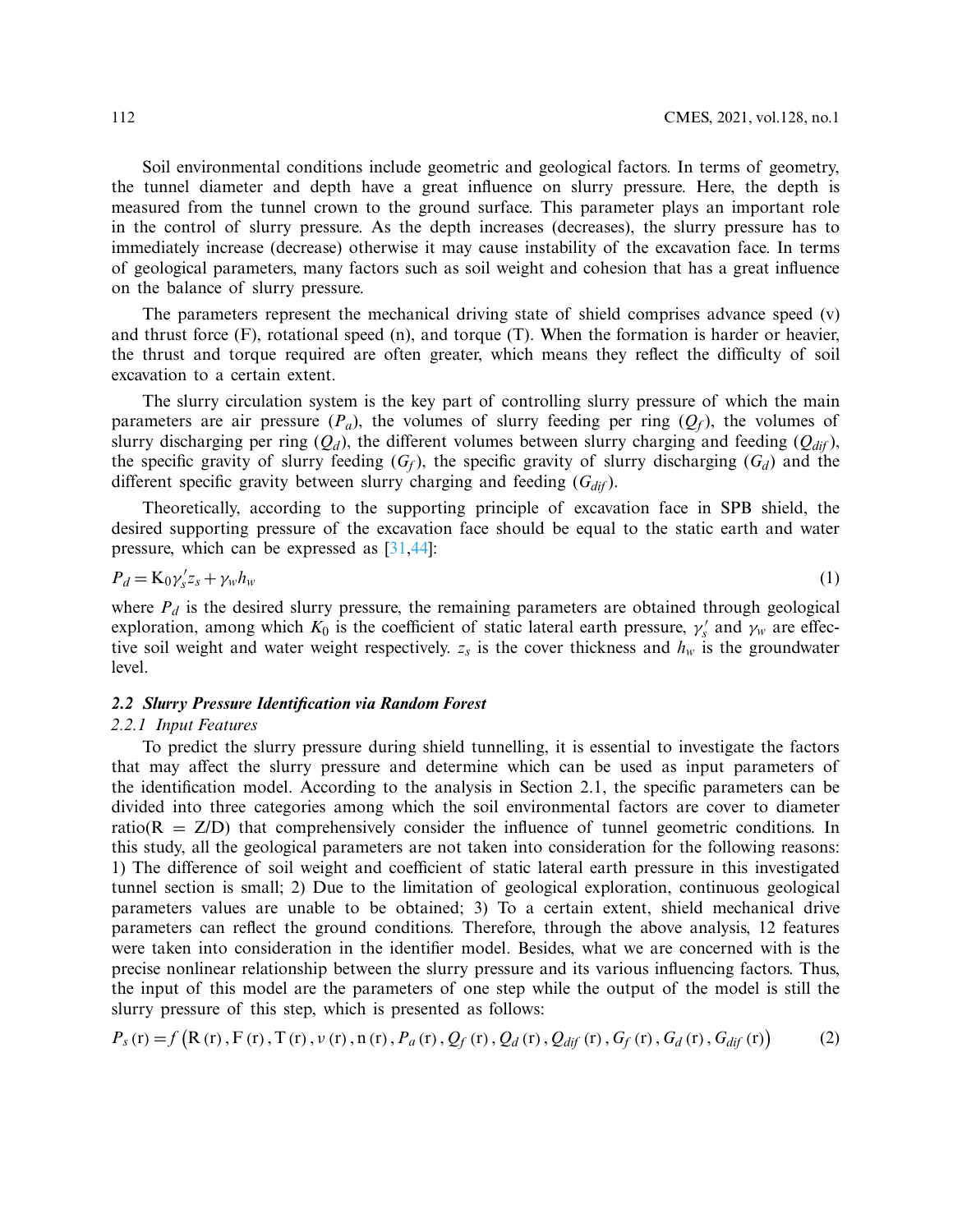# *2.2.2 Random Forest for Slurry Pressure Identification*

Random forest (RF) is a pattern recognition method based on a "holistic learning" strategy, which has high nonlinear mapping ability. It is mainly composed of two main components, namely the Decision Tree (DT) algorithm and the bagging algorithm. In DT, the feature space is continuously divided into subspaces to ensure that all samples in the same subspace are as uniform as possible. For regression problems, space division is usually performed by minimizing the following equation:

$$
S = \sum_{c \in T} \sum_{i \in c} (y_i - m_c)^2
$$
 (3)

where *S* is the sum of squared errors of the tree,  $m<sub>c</sub>$  is the predicted value of the terminal leaf node in the tree;  $y_i$  is the output value of sample  $i$  in the data set.

Based on the DT algorithm, Breiman [\[45\]](#page-18-15) proposed a more powerful method, namely the so-called random forest algorithm. It has been proved that "forest" is more robust than "single tree" in many data mining problems and the ability to resist overfitting is stronger. In RF, the training data of each tree is constructed by bagging technology and the results of all decision trees are averaged to improve the modeling accuracy and control over-fitting. Based on the above analysis of input features, [Fig. 2](#page-4-0) illustrates a general architecture of the RF-based slurry pressure identification model and *n* represents the number of trees constructed in the random forest. Besides, the relative importance of characteristic variables can also be obtained through impact analysis of features on model predictions.



<span id="page-4-0"></span>**Figure 2:** RF-based slurry pressure identification model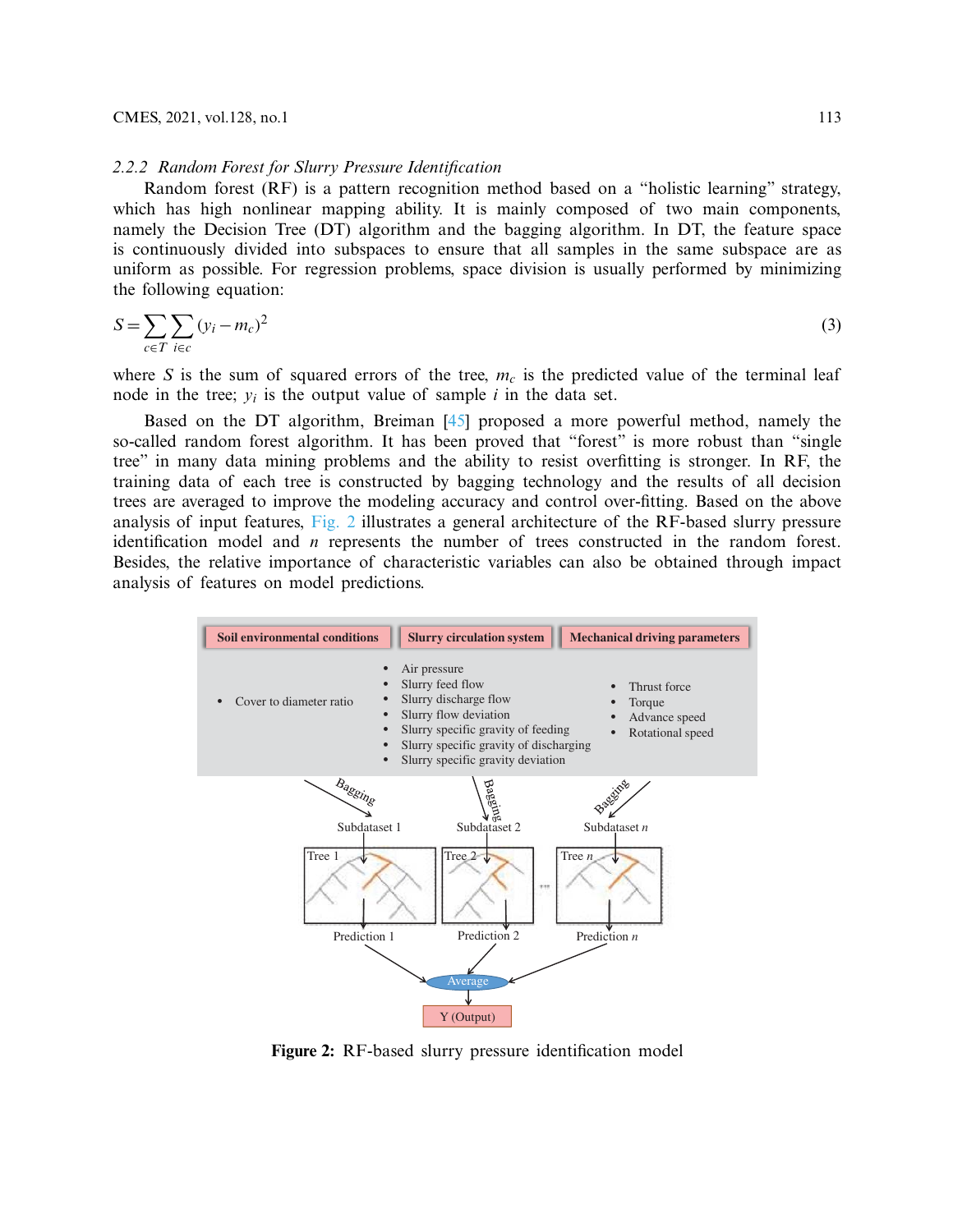#### *2.2.3 Hyper-Parameters Tuning*

It is necessary to tune the hyperparameter of the RF model since different hyperparameters result in different performance. The cross-validation method can reduce the overfitting of a model to a certain extent when it was used to evaluate the prediction performance of the model, especially the performance of the trained model on new data [\[44\]](#page-18-14). Simple cross-validation is to randomly divide the data set into the training set and test set according to a certain proportion while the data set of the K-fold cross-validation method is divided into k small pieces as illustrated in [Fig. 3.](#page-5-0) The validation set and the test set form a complement to each other and the average is finally obtained.



<span id="page-5-0"></span>**Figure 3:** Diagram of the cross-validation method

Usually, the original data set is randomly divided into a training set and a testing set. The training set is used to build a regression model and the test set is used to prove the predictive ability of the model on new data. Generally, the proportions of the training set and the testing set depend on the quality and accuracy of the data as well as the structure of the network itself. If the proportion of the training set is too small, the model will not be able to make predictions; if the proportion of the training set is too large, the model will closely match the results of the training set and will not give good prediction results for new data. According to the optimization analysis, this paper finally uses 70% of the data set for training and the remaining 30% for model testing [\[44](#page-18-14)]. As long as a certain range of parameters is entered, multiple parameter combinations will be systematically traversed and the best hyperparameter will be determined through k-fold cross-validation (CV). The calculation time and variance should be considered when determining the k value of CV. According to the suggestion by Friedman et al. [\[46](#page-18-16)], set k to 5 is enough for the hyperparameter-tuning, that is, the training set is randomly divided into five subsets, four of which are used to train the RF model and the remaining subsets are used to verify the performance of the RF model. Repeat the training and verification process five times, each time using a different subset for verification. The performance of the random forest model on the training set is obtained by averaging the performance of five rounds of training and verification. The flow chart of RF model development is illustrated in [Fig. 4.](#page-6-0)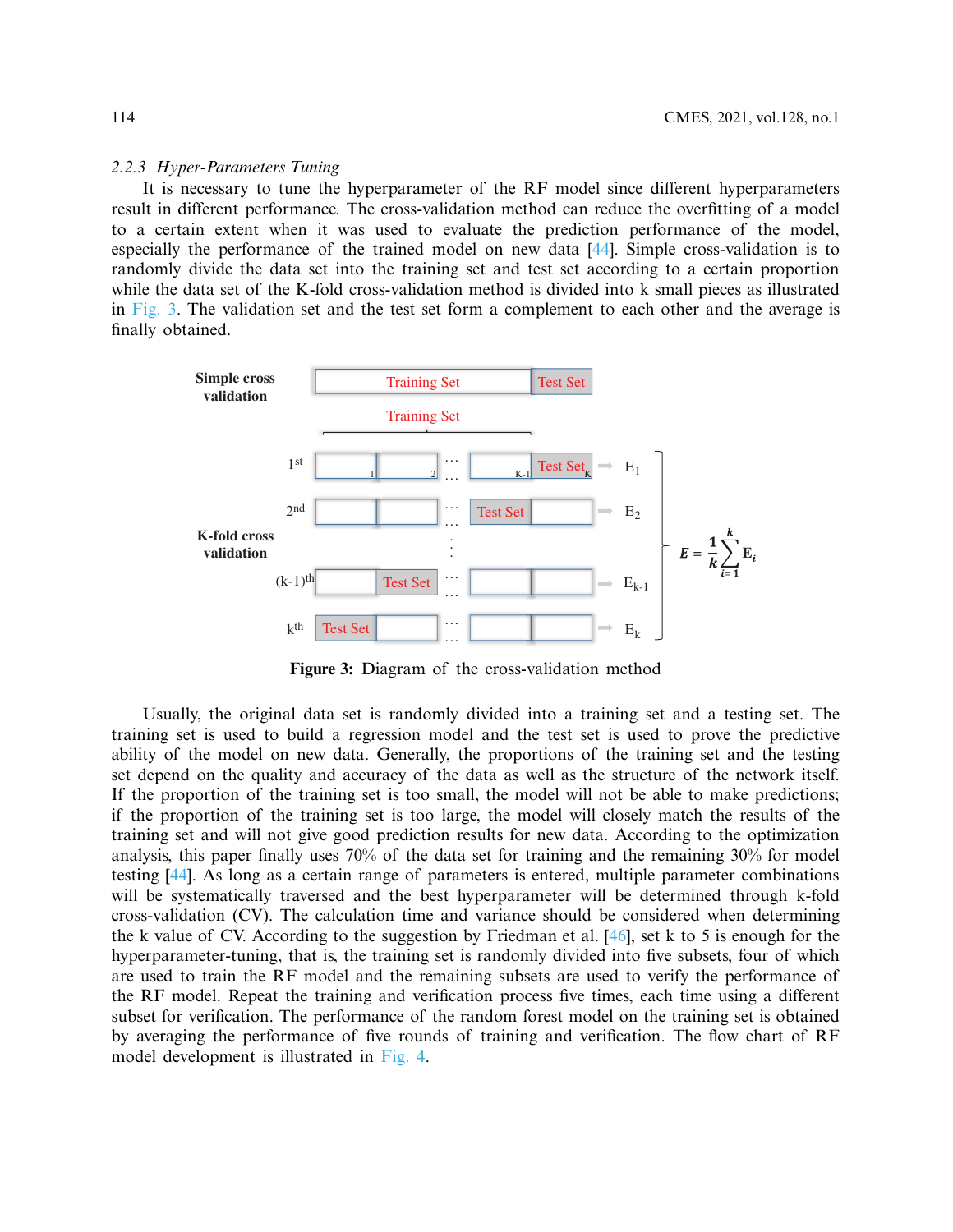To evaluate the performance of the model during the tuning of the model, a scorer which is a metrics is designated to score training results. All score metrics follow the following principle: a higher return value is better than a lower return value. In this paper, the "explained\_variance\_- score" was applied as shown in [Eq. \(4\):](#page-6-1)

$$
explained\_variance(y_i, y_{ip}) = 1 - \frac{Var\{y_i - y_{ip}\}}{Var\{y_i\}}
$$
\n
$$
(4)
$$

where  $y_i$  is the original value,  $y_{ip}$  is the predictive value, *Var* means variance.

<span id="page-6-1"></span>

<span id="page-6-0"></span>**Figure 4:** Procedure of random forest model training

## *2.3 PSO-Based Optimization of Air Pressure*

In terms of the slurry pressure control methods, the slurry shield can be divided into two basic types, indirect control type (German-style with bubble chamber) and direct control type (Japanese style without bubble chamber). In the early years of SPB shield development, the excavation chamber only contains a slurry chamber which means stability of the excavation face is maintained by controlling the slurry pressure directly (by the flow of feed or discharge slurry pump). However, the slurry pressure would fluctuate greatly with the change of geological conditions which makes the excavation face stability problem uncontrollable. With the development of shield, the excavation chamber of the current SPB shield machine is usually composed of the slurry chamber and bubble chamber which means the control and adjustment of the excavation face are achieved by the slurry circulation control system and air pressure control system together. Generally speaking, the slurry circulation control system is mainly to adjust the change of slurry flow in and out to keep the slurry level near the axis while the air pressure control system is the major execution module to balance the fluctuation of slurry level and control the slurry pressure indirectly. It should be noted that when the slurry level is beyond the limitation, the operators have to stop driving and regulate the feed or discharge slurry pump to readjust the slurry level [\[6\]](#page-16-5). Besides, due to the hysteresis of slurry circulation, it is impossible to control the slurry pressure by the slurry circulation system. Therefore, at the normal state of advancement, the slurry pressure is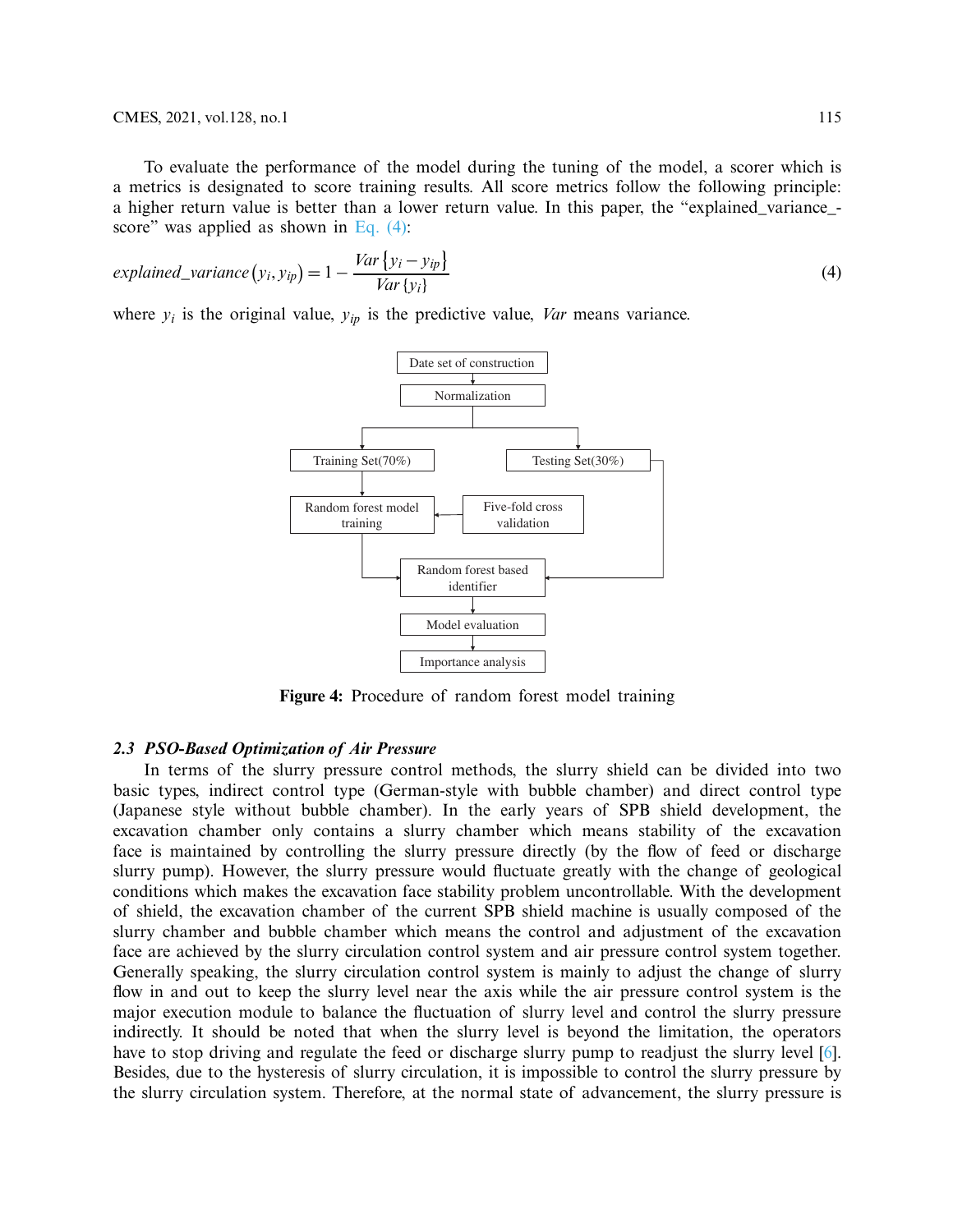mainly controlled by the air pressure control system for its high precision and sensitivity. In this paper, only the slurry pressure balance problem in continuous excavation mode was taken into account, thus, the air pressure was optimized in slurry pressure control.

Particle swarm optimization (PSO) is a powerful optimization algorithm based on the swarm behavior of birds or fishes around food, which was applied to search the optimal air pressure in this study. The term "particle" is used here to refer to the individual candidate that defined by velocity (Eq.  $(5)$ ) and position (Eq.  $(6)$ ) based on two best fitness values: the best fitness solution of each particle fulfill so far which is pbest and the global best solution gained by any particle in the population which is gbest.

$$
v_{i+1} = \omega v_i + c_1 r_1 (pbest_i - p_i) + c_2 r_2 (gbest_i - p_i)
$$
\n(5)

$$
p_{i+1} = p_i + v_{i+1} \tag{6}
$$

where  $\omega$  is the inertia weight,  $r_1$  and  $r_2$  are random values in the range (0, 1) sampled from a uniform distribution;  $c_1$  and  $c_2$  are the constants named acceleration.

PSO starts with a set of particles randomly generated and initialized. Then, according to pbest and gbest values, all particles update their velocities and positions until the optimal solution is finally reached.

The flowchart of the PSO algorithm is demonstrated in [Fig. 5.](#page-7-2)

<span id="page-7-1"></span><span id="page-7-0"></span>

<span id="page-7-2"></span>**Figure 5:** Flowchart of PSO algorithm

#### *2.4 Optimal Control Model of Slurry Pressure*

During the shield tunnelling, the most ideal situation for excavation face stability is that the slurry pressure is equal to the desired slurry pressure. However, the environmental conditions and machine statuses change with the advance of excavation which inevitably results in the fluctuation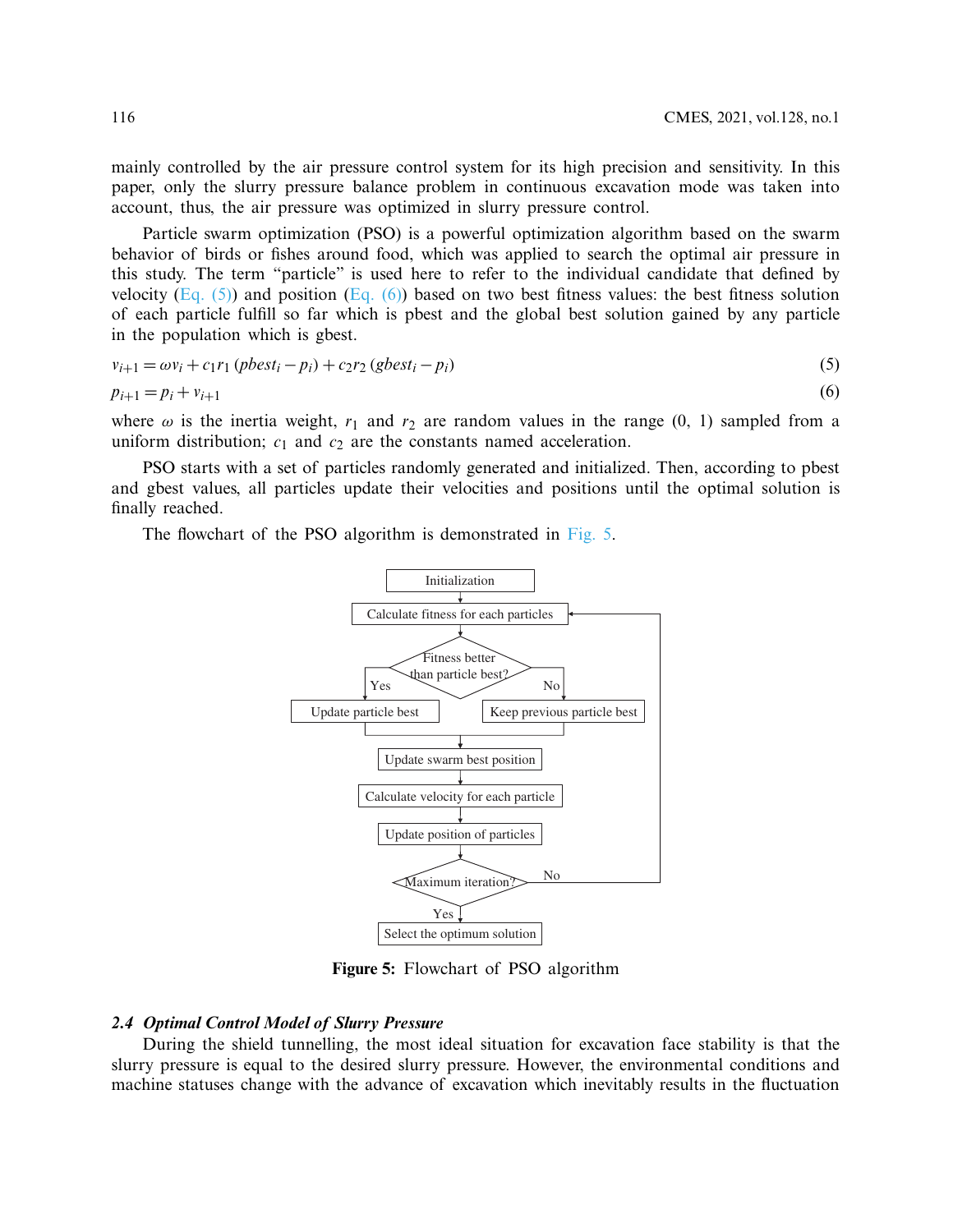or even mutation of slurry pressure, especially in complex geological conditions. In order to control slurry pressure, it should be identified first. In other words, the slurry pressure needs to be predicted during shield tunnelling and this is the main purpose of the RF model. Then, based on the proposed identifier model, a controller is established to reduce the fluctuation and make the slurry pressure as close to the expected value as possible. Therefore, the optimization function can be described as follows:

$$
J = \min |P_s - P_d| \tag{7}
$$

where  $P_s$  is the predicted slurry pressure,  $P_d$  is the desired slurry pressure.

To control the slurry pressure during shield tunnelling, a control method based on PSO and RF model mentioned above was developed and its procedure is shown in [Fig. 6,](#page-8-0) where Pms is monitored slurry pressure during shield tunnelling. When the slurry pressure on the excavation surface is equal to the expected static water and soil pressure, the shield will continue to move forward. If the slurry pressure is not equal to the expected static water and soil pressure, the optimized value of air pressure will be searched aiming to output the predicted slurry pressure which has the minimum difference from the expected value. Then, the suggested air pressure will be given by the PSO-based optimizer.



<span id="page-8-0"></span>**Figure 6:** Procedure of slurry pressure control based on RF and PSO

#### **3 Case Study**

The methodology of the RF-PSO model has been explained above. This section demonstrates the application of the proposed model through a practical tunnel project to validate the performance of it.

## *3.1 Project Description*

Tsinghua Yuan Tunnel is an urban underground tunnel of the Beijing-Zhangjiakou Highspeed Railway in Beijing. Two SPB shield with a diameter of 12.64 m was applied and the external and internal radii of the segmental lining of the tunnel are 6.1 and 5.55 m respectively. The 3#∼2# section of the shield tunnel was 1741 m long that launched from shaft 3 and ended in shaft 2. The profile of geology is illustrated in [Fig. 7,](#page-9-0) the buried depth of the tunnel is 6.8 m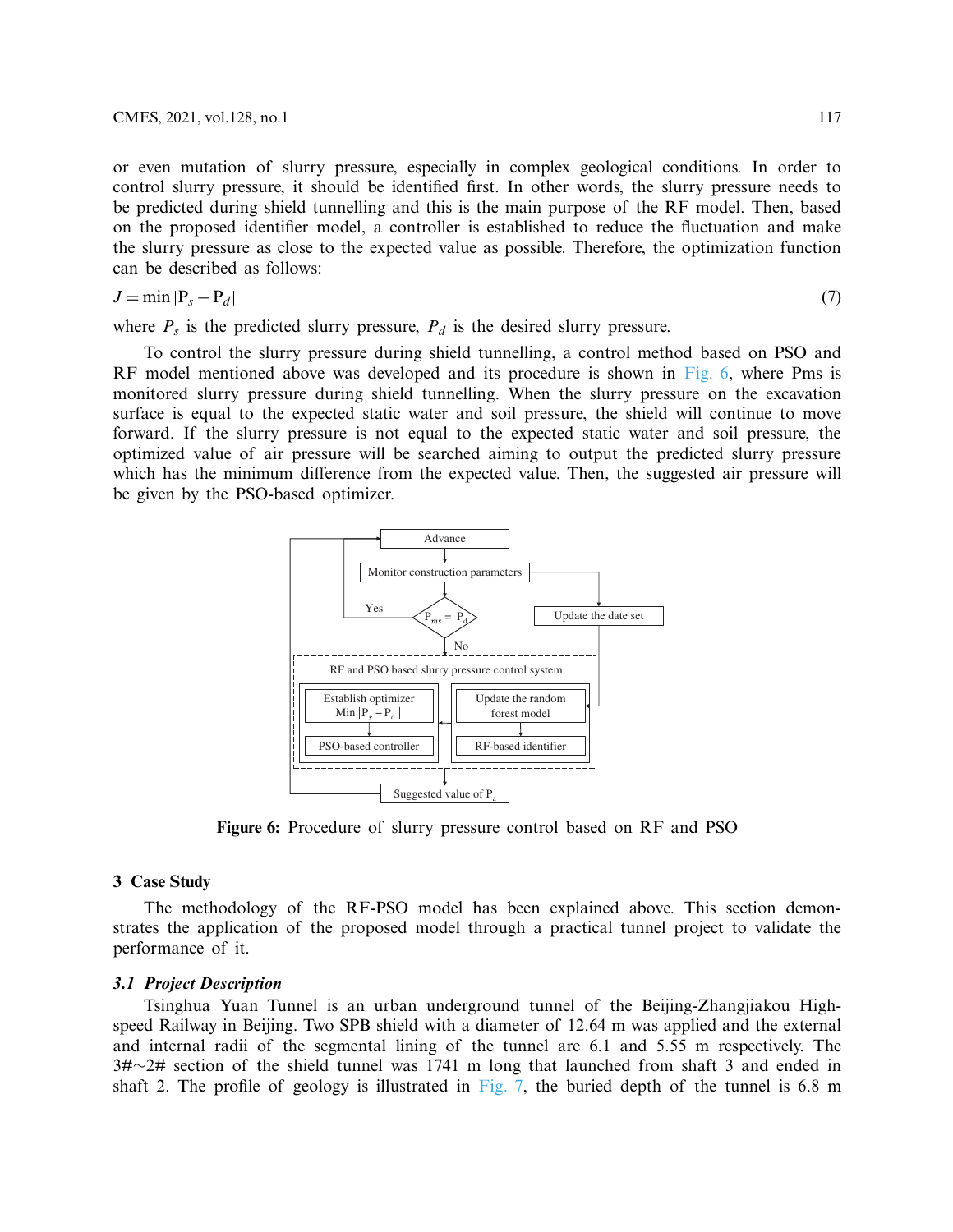in the area of the 3# launching shaft and then descended with a gradient of 12.9%. When the tunnel reached shaft 2, of which the buried depth increased to 19.18 m.



<span id="page-9-1"></span><span id="page-9-0"></span>**Figure 7:** Geological profile of 3 #–2 # interval

### *3.2 Data Processing*

In this study, a total of 450 sets of data from ring 0 to ring 449 were investigated. The section from the 0th ring to the 225th ring is almost silty clay while the section from the 225th ring to the 449th ring is an interlayer structure of pebble soil, sand, and silty clay. The frequency histogram of each parameter during shield tunnelling is shown in [Fig. 8,](#page-11-0) most of them have a wide distribution, indicating that the state of the shield machine changes greatly during construction and the parameters have been adjusted frequently.

Pearson correlation coefficient is an effective index to evaluate the correlation which is shown as [Eq. \(8\).](#page-9-1) The correlation between all parameters of the model is analyzed through the *seaborn* library based on python and the correlation heat map is shown in [Fig. 9,](#page-12-0) where the lower-left corner is the heat map mode and the upper right corner is the corresponding correlation value.

$$
\eta_{xy} = \frac{n\sum x_i y_i - \sum x_i \sum y_i}{\sqrt{n\sum x_i^2 - (\sum x_i)^2} \sqrt{n\sum y_i^2 - (\sum y_i)^2}}
$$
\n(8)

where  $x_i$ ,  $y_i$  is the feature, n is the number of samples.

As can be seen, the input parameters have a strong correlation with slurry pressure especially air pressure, cover to diameter ratio, thrust force and torque, of which the correlation value exceeds 0.5. Furthermore, the correlation between ratio and thrust force, torque respectively were 0.86 and 0.8, which verified that thrust force and torque can reflect the geological conditions to a certain extent. Additionally, if the variance of one feature is much larger than the other, then it may dominate the objective function and result in the model unable to learn from the other features correctly as expected. Therefore, the input data are normalized to the range of [0,1] to speed up the convergence of the RF model. The normalization processing method is as follows:

$$
x_n = \frac{x - x_{\text{min}}}{x_{\text{max}} - x_{\text{min}}} \tag{9}
$$

where  $x_n$  is the normalized eigenvalue, x is the original feature value, and  $x_{\text{min}}$ ,  $x_{\text{max}}$  are the minimum and maximum values of the feature, respectively.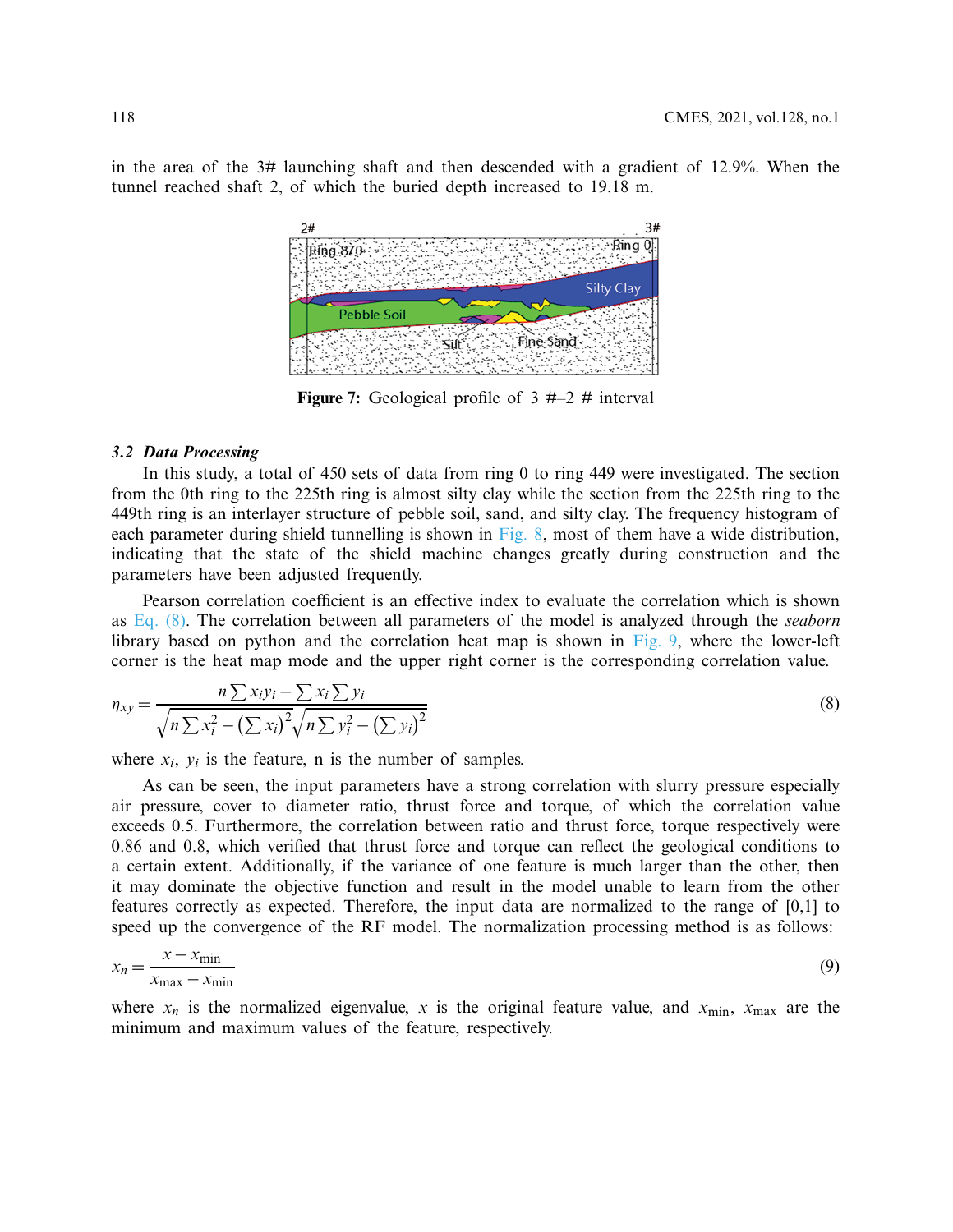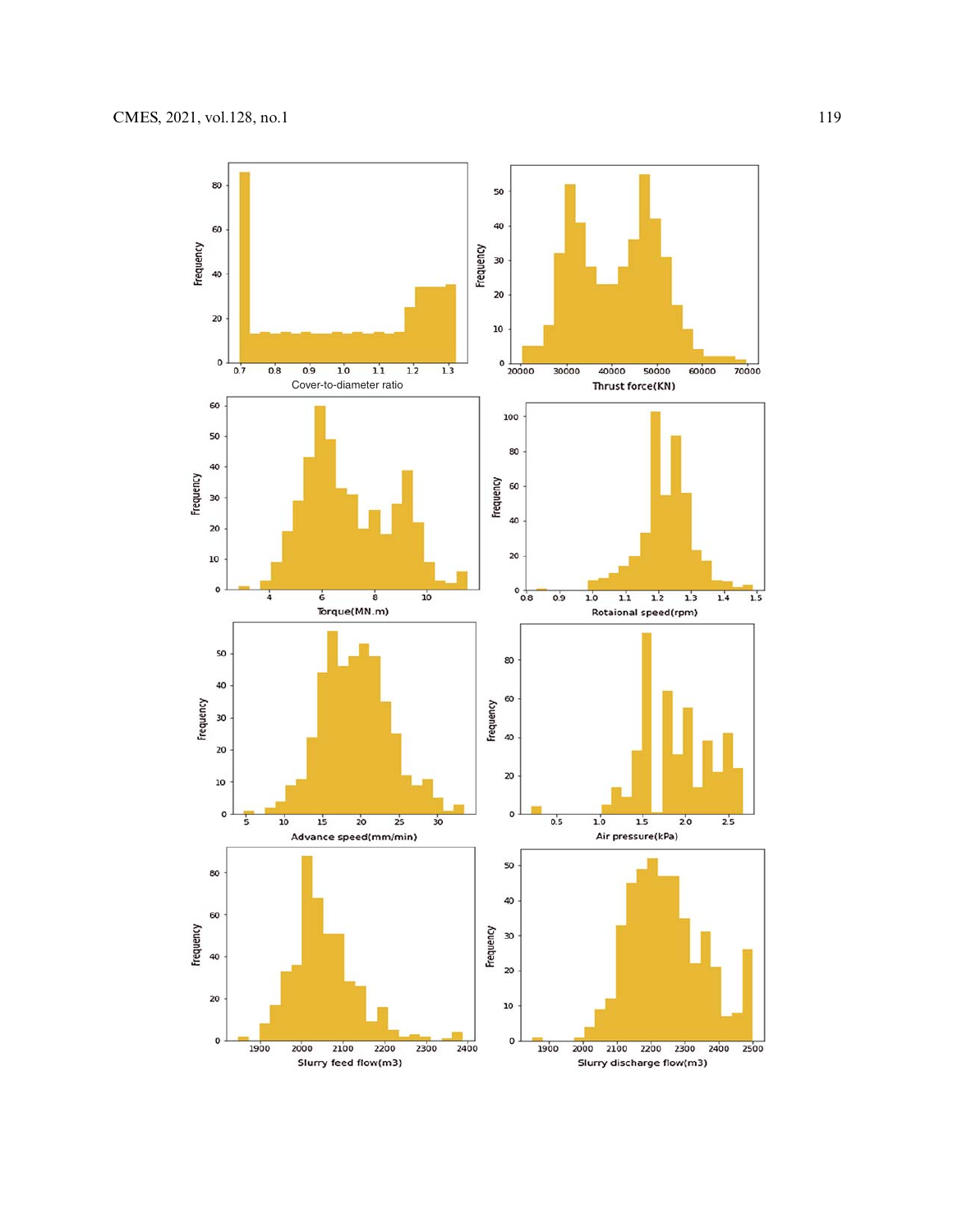

<span id="page-11-0"></span>**Figure 8:** Parameter frequency histogram

#### **4 Results and Discussion**

### *4.1 Performance of the Hybrid RF-PSO Model*

According to section 2.2.2, 70% of the data set (315 groups) was used for training and the remaining 30% (135 groups) was for model testing. The optimal hyperparameters of the slurry pressure identifier model are obtained by five-fold cross-validation. Among all hyperparameters, the number of the estimator (tree) has the most influence on the performance of the RF model, followed by the max depth and max features. Thus, the tuning order of the training model is the number of estimators, max depth and max features. Eventually, the value of these hyperparameters is 1100, 15 and 7, respectively, which were tuned by the five-fold cross-validation method. The final performance score of the random forest model on the training set and test set is 0.963 and 0.946, respectively. To illustrate the advantages of the RF model, the backpropagation (BP) neural network and support vector regression (SVR) were also employed to train the data for comparison. To avoid the influence of determination of the hyperparameters on the comparison results, the hyperparameters of these three models were also tuned by the five-fold cross-validation. The comparison of the measured and predicted values of the slurry pressure on the training set and the test set is shown in [Fig. 10.](#page-12-1)

As can be seen, scattered data in both plots are all close to the line of equality (shown as the solid line) in the training set and the testing set, demonstrating the good accuracy of these three models. Furthermore, the width of data of the RF model is narrower than BP and SVR model, which means its deviation from the expected value is smaller and it can also be proved in the following [Tab. 1.](#page-13-0) Additionally, in terms of computational time, the most time-consuming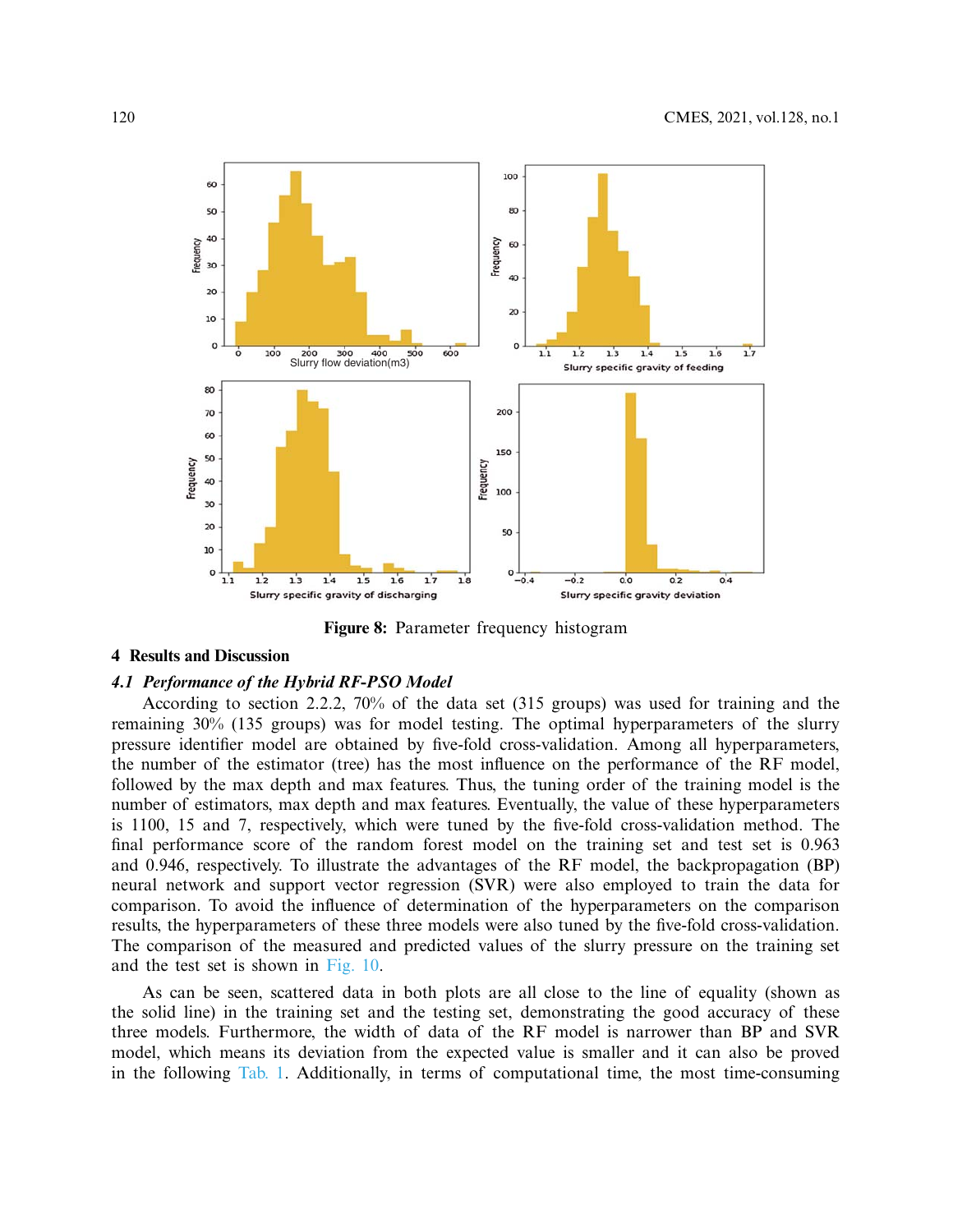

algorithm is BP neural network and followed by SVM and RF between which there is not much difference.

<span id="page-12-1"></span><span id="page-12-0"></span>**Figure 9:** Parameter correlation heatmap



**Figure 10:** Performance of the selected models. (a) Training Set (b) Testing Set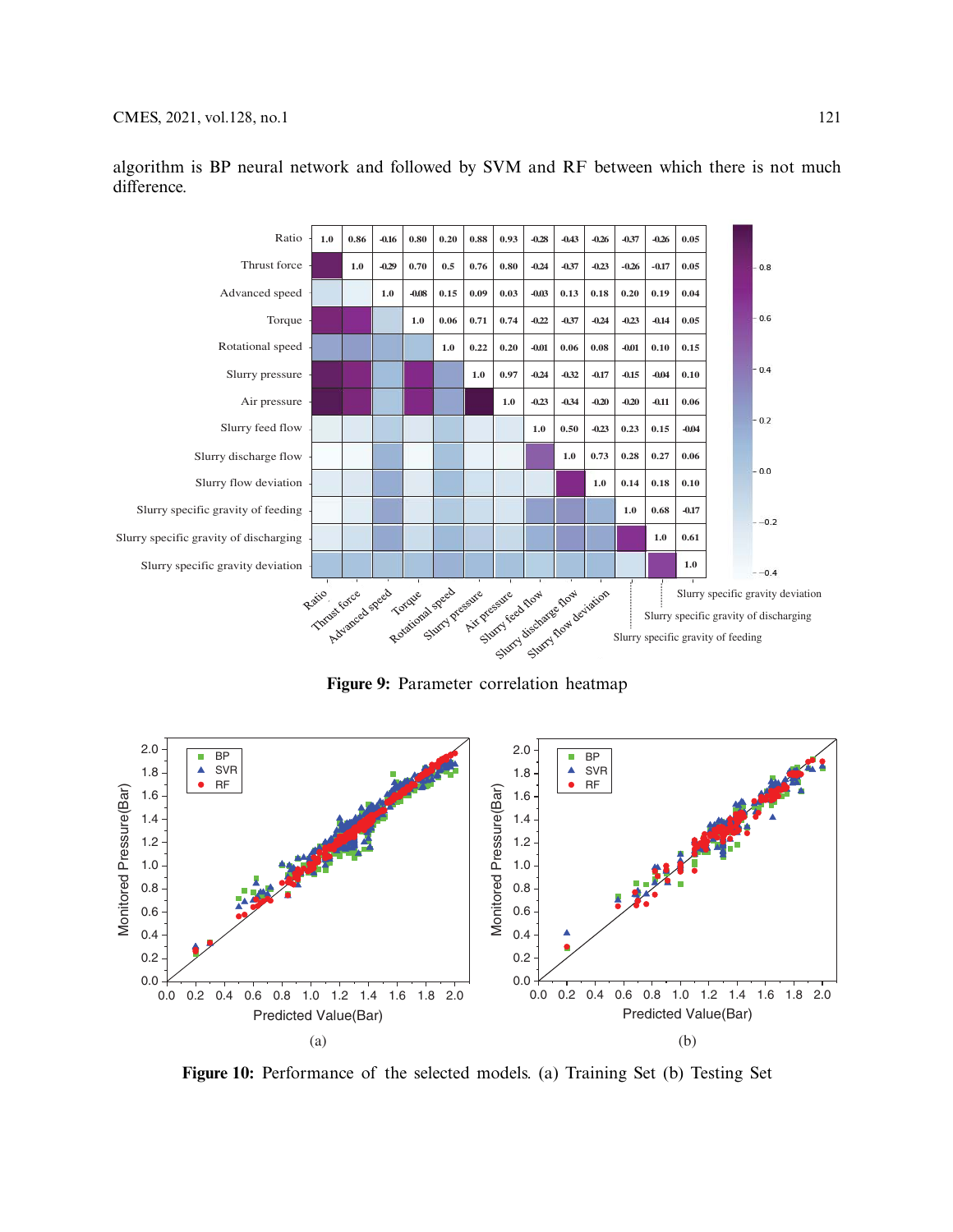The network performance evaluation indices of each model on the training set and test set are listed in [Tab. 1.](#page-13-0) The mean absolute error (MAE), mean square error (MSE), root mean square error (RMSE), coefficient of determination  $(R^2)$ , adjusted coefficient of determination (Adjusted  $R<sup>2</sup>$ ) were calculated. A small value of MAE, MSE, RMSE and great values of  $R<sup>2</sup>$  and adjusted  $R^2$  indicates a good prediction accuracy of the model. The results of the RF model are better than the other two, indicating that the model has high non-linear mapping ability and strong generalization ability. In terms of RMSE, the RF model is 69.7% and 72.0% less than the SVR model and the BP model respectively on the training set while on the test set are 28.6% and 34.5%. In terms of  $\mathbb{R}^2$ , the RF model is 5.4% and 6.6% higher than the SVR model and BP model respectively on the training set while on the test set are 3.0% and 4.1%. The comparative analysis with SVR model and BP model elucidates that the RF model can predict the slurry pressure with reasonable accuracy.

<span id="page-13-0"></span>

| Model<br>Formula |           | MAE        | <b>MSE</b> | <b>RMSE</b>                                                                                                                                                                     | R <sub>2</sub> | Adjusted R2                |
|------------------|-----------|------------|------------|---------------------------------------------------------------------------------------------------------------------------------------------------------------------------------|----------------|----------------------------|
|                  |           |            |            | $\frac{1}{n}\sum_{i=1}^n  y_i - y_{ip}  + \frac{1}{n}\sum_{i=1}^n (y_i - y_{ip})^2 + \sqrt{\frac{1}{n}\sum_{i=1}^n (y_i - y_{ip})^2} + \frac{1}{\sum_{i=1}^n (y_{ip} - y_i)^2}$ |                | $1-\frac{(1-R^2)(n-1)}{2}$ |
| Train RF         |           | 0.0172     | 0.0005     | 0.023                                                                                                                                                                           | 0.9945         | 0.9948                     |
|                  |           | SVR 0.0610 | 0.0057     | 0.076                                                                                                                                                                           | 0.9424         | 0.9438                     |
|                  | <b>BP</b> | 0.0640     | 0.0068     | 0.082                                                                                                                                                                           | 0.9316         | 0.9334                     |
| Test             | <b>RF</b> | 0.0437     | 0.0031     | 0.055                                                                                                                                                                           | 0.9681         | 0.9700                     |
|                  |           | SVR 0.0581 | 0.0060     | 0.077                                                                                                                                                                           | 0.9384         | 0.9421                     |
|                  | <b>BP</b> | 0.0650     | 0.0070     | 0.084                                                                                                                                                                           | 0.9274         | 0.9317                     |

**Table 1:** Model evaluation parameter statistics

where  $y_i$  is the original value,  $y_{ip}$  is the predictive value, n is the number of samples and k is the number of features.

Based on the proposed RF model, a control model that keeps the slurry pressure in line with the desired one as much as possible during shield tunnelling was established. The tuning parameters of PSO including the maximum number of iterations (IterMax), the population size (PopSize), the lower and upper boundaries of a variable (VarMin and VarMax) have been selected as follows: IterMax = 1000, PopSize = 100, VarMin = 0, and VarMax = 1.5. The two parameters of the personal learning coefficient (c1) and the global learning coefficient (c2) are set to be 1.5 and 1.5, respectively, which were determined by several trial and error runs. The optimization results are illustrated in [Fig. 11,](#page-14-0) the slurry pressure after the optimization by PSO can consistently conform to the desired values represented by the blue dotted line, which means the control model has a good tracking ability to the expected value. Furthermore, the fluctuation of the optimized slurry pressure is much smaller throughout the 450-ring section while the monitored slurry pressure fluctuated significantly, To quantify the performance of the optimization, the index MAE was applied to measure the difference between the expected slurry pressure before and after optimization. The MAE between the monitored and desired slurry pressure is 48.06 while it is 17.10 between the optimized and desired, which proves the good performance of the control model.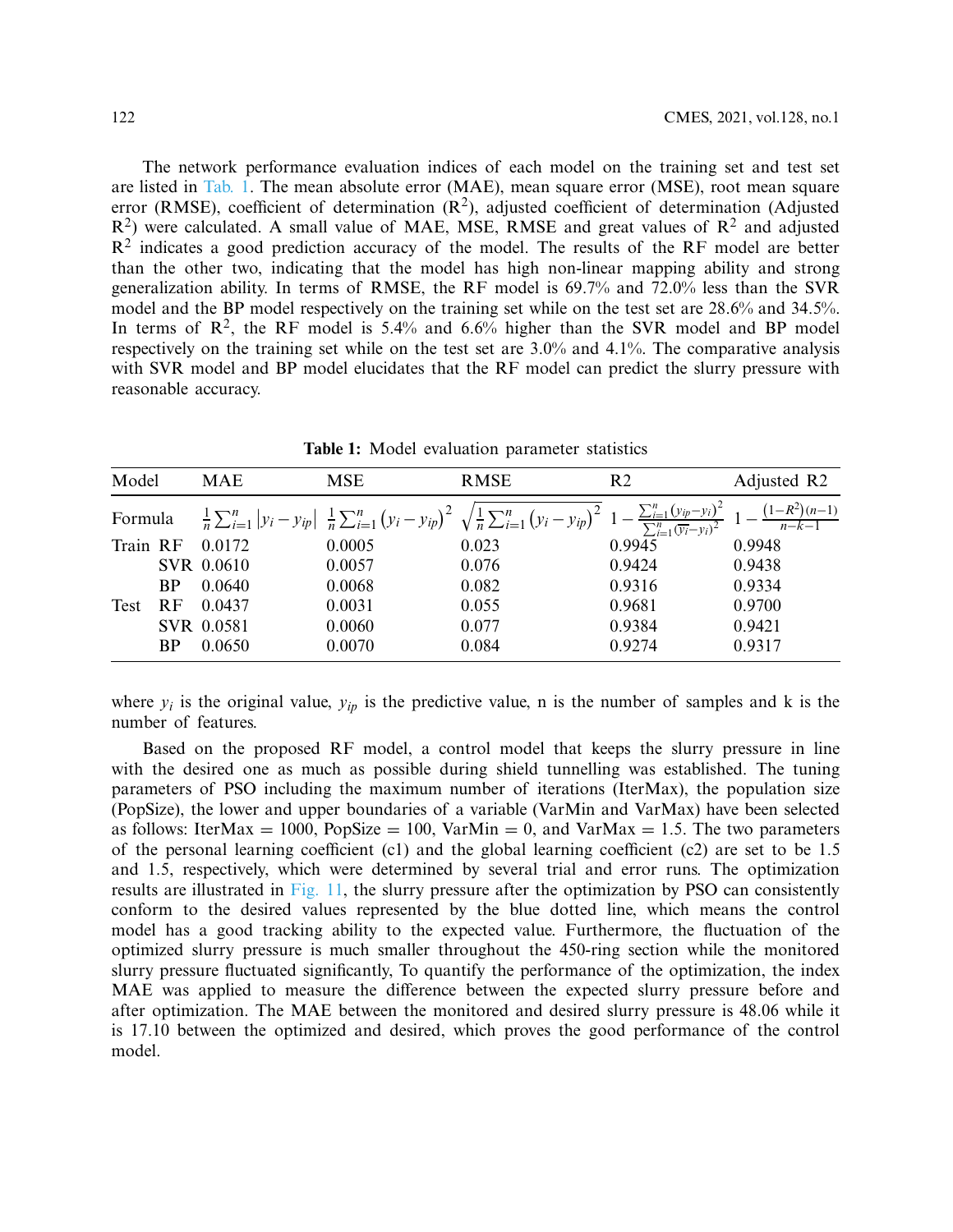

<span id="page-14-0"></span>**Figure 11:** Slurry pressure solved by PSO

The main job of the controller model is to minimize the difference between slurry pressure and desired support pressure of excavation face by searching for the optimal air pressure. The suggested air pressures solved by PSO are shown in [Fig. 12.](#page-14-1) The air pressure was relatively stable before the optimization. The optimized results indicate the air pressure should be dynamically adjusted to provide an accurate slurry pressure. The proposed control strategy in this paper can effectively control the fluctuation of slurry pressure at the normal of advancement.

<span id="page-14-1"></span>

**Figure 12:** Comparison between the air pressure before and after optimization by PSO

### *4.2 Discussion*

As mentioned before, the impact of features on model predictions can be obtained based on the importance analysis of RF. Generally, in the random forest regression model, the statistic  $\mathbb{R}^2$ is used to characterize the relative importance. The importance score of the feature is normalized (the sum of all importance scores is 1) and the result is shown in [Fig. 13](#page-15-0) below. It shows that the soil environmental parameters, shield mechanical driving parameters and slurry circulation parameters account for the total importance of 0.342, 0.143 and 0.515, respectively, indicating that the slurry parameters have the greatest impact on the prediction results. Among them, the parameter that has the greatest influence on the slurry pressure is certainly the air pressure, which accounts for almost half of its importance. Hence, that is why the air pressure is usually selected to control the slurry pressure in engineering practice. Furthermore. the most influential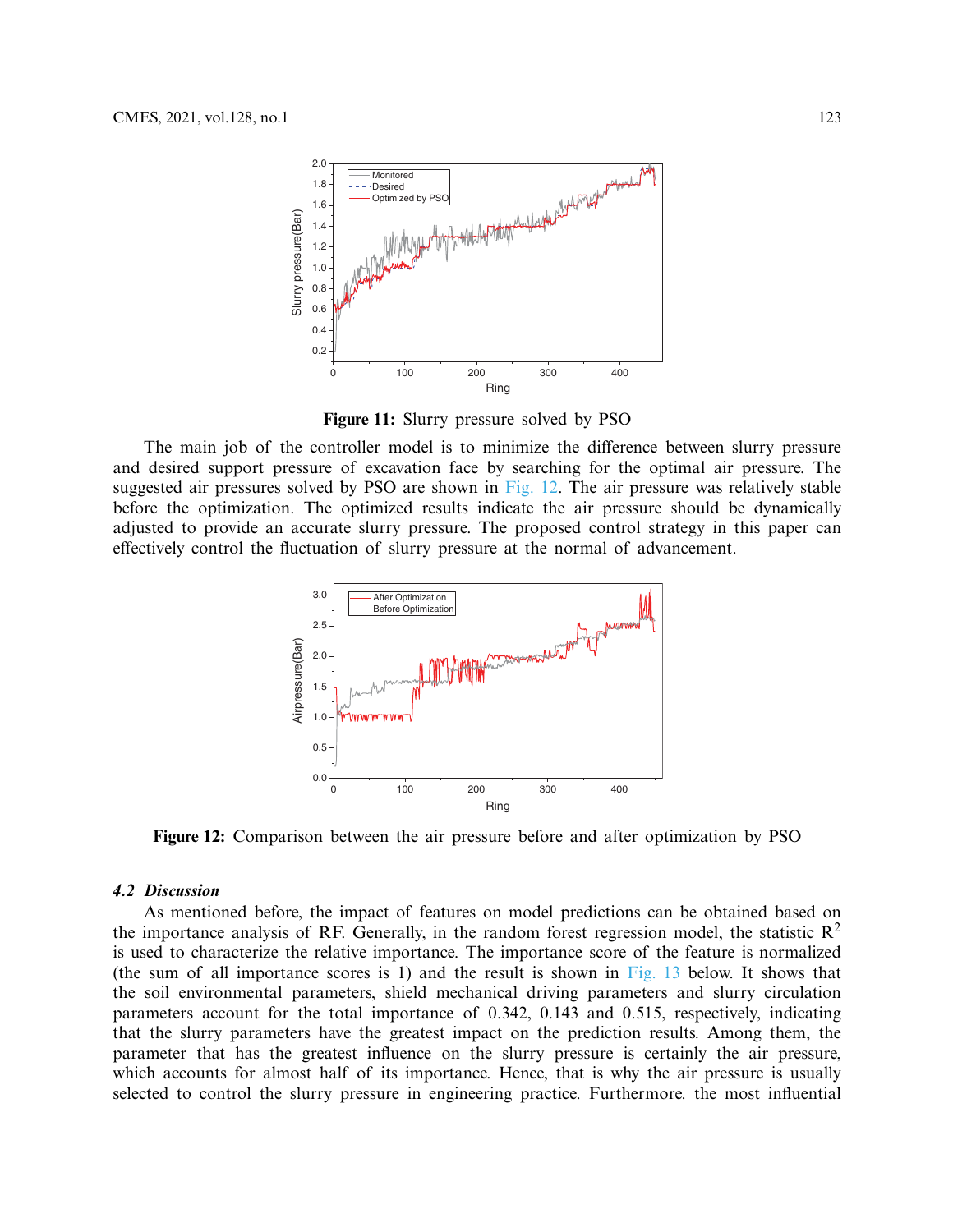mechanical driving parameter is thrust and followed by torque. It should be noted that the results of importance analysis and correlation analysis keep basic consistency, which indicates that a higher correlation with slurry pressure means greater importance on it.



<span id="page-15-0"></span>**Figure 13:** Relative importance of the input variables selected in the RF model

In practical applications, the proposed model can provide initial estimations of slurry pressure. With the prediction model of slurry pressure, control factors can be optimized and the suggested value will be given. Briefly, the improved model in this research is expected to provide insightful suggestions to support operators in the control of face stability during slurry shield tunneling. However, in this research, only air pressure is considered which means the given suggestion is limited during slurry shield tunneling and slurry parameters should also be taken into consideration in the future study. Besides, more data should be trained to improve the accuracy of the proposed model.

# **5 Conclusion**

In this study, with python language, a dynamic identifier is constructed based on RF to perform the complex relationship between slurry pressure and its affecting factors. Then, combined with the trained RF model, a PSO-based controller was designed to optimize the air pressure to control slurry pressure during shield tunnelling. The proposed model is applied to a case study of Tsinghua Yuan Tunnel in Beijing. To illustrate the advantages of the RF model, the SVR model and BP model were also employed for comparison. Finally, the hybrid RF-PSO control method was applied in the optimization of slurry pressure. Major conclusions are obtained as follows:

1. Based on the RF algorithm, a reasonable relationship between slurry pressure and three main aspects including soil environmental factors, shield mechanical driving state and slurry circulation system was obtained. The performance of this identifier model on the training set and test set were 0.963 and 0.946, respectively, indicating the high nonlinear mapping ability and strong generalization ability of this model.

2. Through comparative analysis with the BP model and SVR model, the RF model has smaller RMSE and greater  $\mathbb{R}^2$ , which indicates that the RF model demonstrates better prediction accuracy of slurry pressure than the SVR model and BP model.

3. According to the importance analysis, the soil environmental parameters, shield mechanical driving parameters and slurry circulation parameters account for the total importance of 0.342,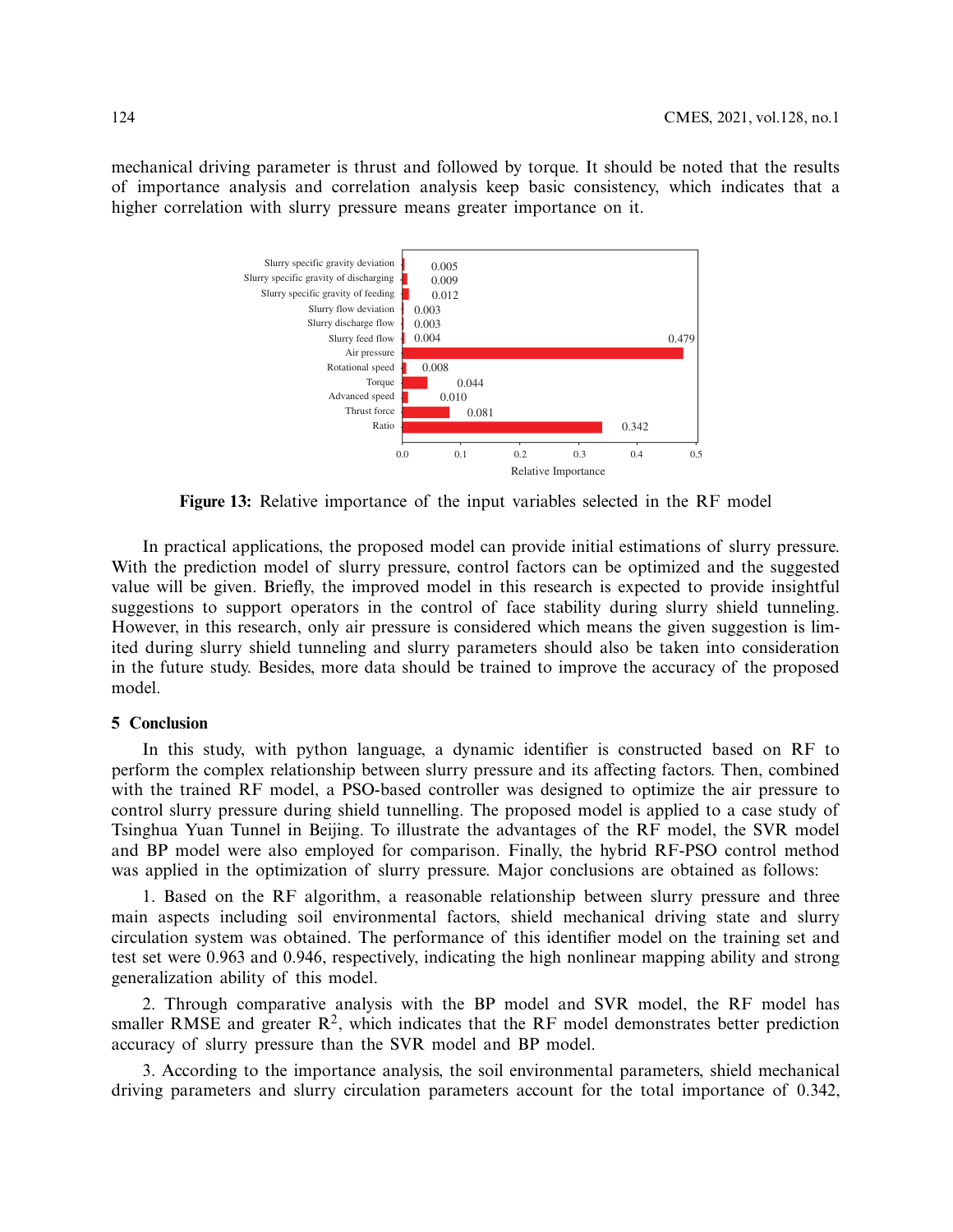0.143 and 0.515, respectively. Among them, air pressure has the greatest influence on slurry pressure, which accounts for almost half of its importance and is followed by the cover to diameter ratio, which accounts for 0.342.

4. The optimized slurry pressure shows good agreement with the target support pressure, which means the proposed model has great performance in the control of slurry pressure during shield tunnelling. Compared with the field data in Tsinghua Yuan Tunnel project, the fluctuation of optimized slurry pressure was significantly reduced.

5. The proposed method is recommended as a useful tool to provide suggestions for slurry pressure control during shield tunnelling. Further work is needed to enlarge the database and promote the applicability of the hybrid RF-PSO-based control model for slurry pressure.

**Funding Statement:** This work was supported by the Fundamental Research Funds for the Central Universities (2020YJS141), the Key Project of High-speed Rail Joint Fund of National Natural Science Foundation of China under Grant No. U1834208.

**Conflicts of Interest:** The authors declare that they have no conflicts of interest to report regarding the present study.

#### **References**

- <span id="page-16-0"></span>1. Yuan, D. J., Huang, Q. F., Wang, Y. (2009). Risk analysis and countermeasures of Nanjing Yangtze River tunnel during large diameter slurry shield tunneling. *Proceedings of 2009 International Symposium on Risk Control and Management of Design, Construction and Operation in Underground Engineering*, pp. 190–193. Dalian, China.
- <span id="page-16-1"></span>2. Zhou, C., Ding, L. Y., Skibniewski, M. J., Luo, H. B., Zhang, H. T. (2018). Data based complex network modeling and analysis of shield tunneling performance in metro construction. *Advanced Engineering Informatics, 38,* 168–186. DOI [10.1016/j.aei.2018.06.011.](http://dx.doi.org/10.1016/j.aei.2018.06.011)
- <span id="page-16-2"></span>3. Zhou, C., Kong, T., Zhou, Y., Zhang, H., Ding, L. (2019). Unsupervised spectral clustering for shield tunneling machine monitoring data with complex network theory. *Automation in Construction, 107(15),* 102924. DOI [10.1016/j.autcon.2019.102924.](http://dx.doi.org/10.1016/j.autcon.2019.102924)
- <span id="page-16-3"></span>4. Liu, X. Y., Yuan, D. J. (2014). An in-situ slurry fracturing test for slurry shield tunneling. *Journal of Zhejiang Universityence A, 15(7),* 465–481. DOI [10.1631/jzus.A1400028.](http://dx.doi.org/10.1631/jzus.A1400028)
- <span id="page-16-4"></span>5. Jin, D., Yuan, D., Liu, S., Li, X., Luo, W. (2018). Performance of existing subway tunnels undercrossed by four closely spaced shield tunnels. *Journal of Performance of Constructed Facilities, 33(1),* 4018099. DOI [10.1061/\(ASCE\)CF.1943-5509.0001230.](http://dx.doi.org/10.1061/(ASCE)CF.1943-5509.0001230)
- <span id="page-16-5"></span>6. Li, X., Gong, G. (2019). Predictive control of slurry pressure balance in shield tunneling using diagonal recurrent neural network and evolved particle swarm optimization. *Automation in Construction, 107(4),* 102928. DOI [10.1016/j.autcon.2019.102928.](http://dx.doi.org/10.1016/j.autcon.2019.102928)
- <span id="page-16-6"></span>7. Jin, D., Zhang, Z., Yuan, D. (2021). Effect of dynamic cutterhead on face stability in EPB shield tunneling. *Tunnelling and Underground Space Technology, 110(1),* 103827. DOI [10.1016/j.tust.2021.103827.](http://dx.doi.org/10.1016/j.tust.2021.103827)
- <span id="page-16-7"></span>8. Jin, D., Yuan, D., Li, X., Su, W. (2020). Probabilistic analysis of the disc cutter failure during TBM tunneling in hard rock. *Tunnelling and Underground Space Technology, 109(11),* 103744. DOI [10.1016/j.tust.2020.103744.](http://dx.doi.org/10.1016/j.tust.2020.103744)
- <span id="page-16-8"></span>9. Fang, X. Q., Zhang, T. F., Li, B. L., Yuan, R. J. (2020). Elastic-slip interface effect on dynamic stress around twin tunnels in soil medium subjected to blast waves. *Computers and Geotechnics, 119(5),* 103301. DOI [10.1016/j.compgeo.2019.103301.](http://dx.doi.org/10.1016/j.compgeo.2019.103301)
- <span id="page-16-9"></span>10. Li, B. L., Fang, X. Q., Zhang, T. F., Yang, S. P. (2020). Elastic-slip interface effect on dynamic response of underwater convey tunnel in saturated poroelastic soil subjected to plane waves. *Tunnelling and Underground Space Technology, 103(2),* 103468. DOI [10.1016/j.tust.2020.103468.](http://dx.doi.org/10.1016/j.tust.2020.103468)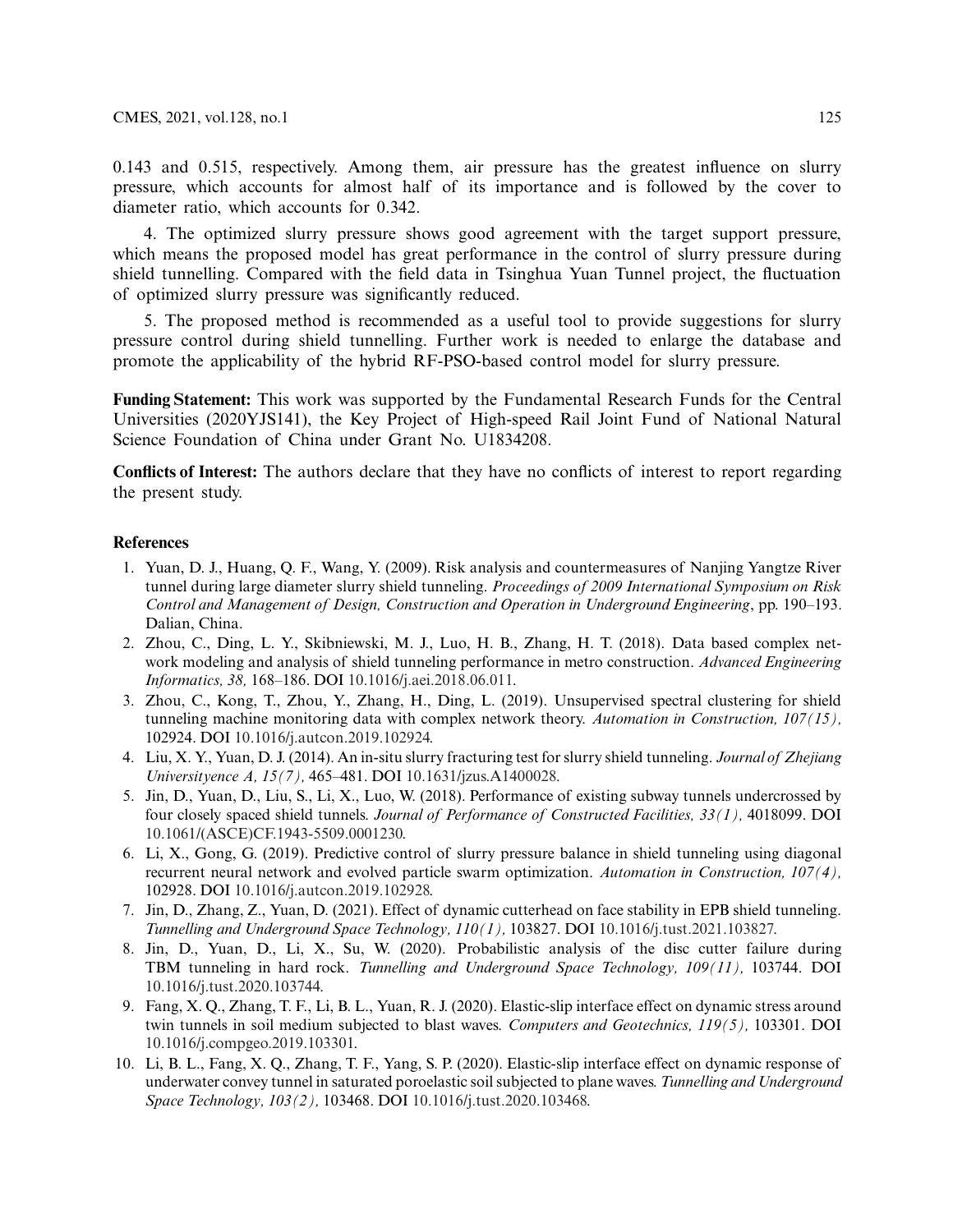- <span id="page-17-0"></span>11. Zhu, H., Wang, X., Chen, X., Zhang, L. (2020). Similarity search and performance prediction of shield tunnels in operation through time series data mining. *Automation in Construction, 114(1),* 103178. DOI [10.1016/j.autcon.2020.103178.](http://dx.doi.org/10.1016/j.autcon.2020.103178)
- <span id="page-17-1"></span>12. Moghaddasi, M. R., Noorian-Bidgoli, M. (2018). ICA-ANN, ANN and multiple regression models for prediction of surface settlement caused by tunneling. *Tunnelling and Underground Space Technology, 79(2),* 197–209. DOI [10.1016/j.tust.2018.04.016.](http://dx.doi.org/10.1016/j.tust.2018.04.016)
- 13. Zhou, C., Ding, L. Y., Zhou, Y., Zhang, H. T., Skibniewski, M. J. (2019). Hybrid support vector machine optimization model for prediction of energy consumption of cutter head drives in shield tunneling. *Journal of Computing in Civil Engineering, 33(3),* 4019019. DOI [10.1061/\(ASCE\)CP.1943-5487.0000833.](http://dx.doi.org/10.1061/(ASCE)CP.1943-5487.0000833)
- <span id="page-17-2"></span>14. Zhang, P., Li, H., Ha, Q. P., Yin, Z. Y., Chen, R. P. (2020). Reinforcement learning based optimizer for improvement of predicting tunneling-induced ground responses. *Advanced Engineering Informatics, 45,* 101097. DOI [10.1016/j.aei.2020.101097.](http://dx.doi.org/10.1016/j.aei.2020.101097)
- <span id="page-17-3"></span>15. Li, X., Jiang, J., Su, H., Chu, J. (2009). Identification of abnormal operating conditions and intelligent decision system for earth pressure balance shield machine. *International Conference on Intelligent Robotics and Applications*, pp. 433–442, Berlin, Heidelberg: Springer.
- <span id="page-17-4"></span>16. Shen, X., Lu, M., Chen, W. (2011). Tunnel-boring machine positioning during microtunneling operations through integrating automated data collection with real-time computing. *Journal of Construction Engineering and Management, 137(1),* 72–85. DOI [10.1061/\(ASCE\)CO.1943-7862.0000250.](http://dx.doi.org/10.1061/(ASCE)CO.1943-7862.0000250)
- <span id="page-17-5"></span>17. Yeh, I. C. (1997). Application of neural networks to automatic soil pressure balance control for shield tunneling. *Automation in Construction, 5(5),* 421–426. DOI [10.1016/S0926-5805\(96\)00165-3.](http://dx.doi.org/10.1016/S0926-5805(96)00165-3)
- 18. Li, S. J., Shangguan, Z. C., Sun, W., Duan, H. X. Soc, I. C. (2009). Controlling earth pressure of shield machine with optimization algorithm. *2009 International Conference on Environmental Science and Information Application Technology*, vol. 3, pp. 656–659. Wuhan, China.
- 19. Liu, C., Qu, F. Z., Li, S. J., Meng, Q. L. (2012). Optimal arrangement for pressure measurement points in working chamber of earth pressure balance shield. *Journal of Central South University, 19(7),* 1883–1891. DOI [10.1007/s11771-012-1222-z.](http://dx.doi.org/10.1007/s11771-012-1222-z)
- <span id="page-17-6"></span>20. Gao, M. Y., Zhang, N., Shen, S. L., Zhou, A. (2020). Real-time dynamic earth-pressure regulation model for shield tunneling by integrating GRU deep learning method with GA optimization. *IEEE Access, 8,* 64310–64323. DOI [10.1109/ACCESS.2020.2984515.](http://dx.doi.org/10.1109/ACCESS.2020.2984515)
- <span id="page-17-7"></span>21. Liu, X., Shao, C., Ma, H., Liu, R. (2011). Optimal earth pressure balance control for shield tunneling based on LS-SVM and PSO. *Automation in Construction, 20(4),* 321–327. DOI [10.1016/j.autcon.2010.11.002.](http://dx.doi.org/10.1016/j.autcon.2010.11.002)
- <span id="page-17-8"></span>22. Liu, X., Zhang, K. (2019). Earth pressure balance control of shield tunneling machine based on nonlinear least squares support vector machine model predictive control. *Measurement and Control, 52(1–2),* 3–10. DOI [10.1177/0020294018811333.](http://dx.doi.org/10.1177/0020294018811333)
- <span id="page-17-9"></span>23. Cheng, S., Lan, D. (2014). Optimal control of an earth pressure balance shield with tunnel face stability. *Automation in Construction, 46(2),* 22–29. DOI [10.1016/j.autcon.2014.07.005.](http://dx.doi.org/10.1016/j.autcon.2014.07.005)
- <span id="page-17-10"></span>24. Boubou, R., Emeriault, F., Kastner, R. (2010). Artificial neural network application for the prediction of ground surface movements induced by shield tunnelling. *Canadian Geotechnical Journal, 47(11),* 1214– 1233. DOI [10.1139/T10-023.](http://dx.doi.org/10.1139/T10-023)
- <span id="page-17-11"></span>25. Li, S. J., Yu, S., Qu, F. Z. (2014). Modeling approaches to pressure balance dynamic system in shield tunneling. *Journal of Central South University, 21(3),* 1206–1216. DOI [10.1007/s11771-014-2055-8.](http://dx.doi.org/10.1007/s11771-014-2055-8)
- <span id="page-17-12"></span>26. Li, K., Shao, C. (2015). Optimal control for a shield machine subject to multi-point earth pressure balance. *Systems Science & Control Engineering, 3(1),* 397–403. DOI [10.1080/21642583.2015.1053004.](http://dx.doi.org/10.1080/21642583.2015.1053004)
- <span id="page-17-13"></span>27. Fattahi, H., Bayatzadehfard, Z. (2019). Application of artificial intelligence methods for estimation of maximum surface settlement caused by EPB shield tunneling. *Journal of Engineering Geology, 12*.
- <span id="page-17-14"></span>28. Song, Y. (2011). Research on design of excavating face balance control for large slurry shield. *2011 IEEE International Conference on Computer Science and Automation Engineering*, pp. 664–668. Shanghai, China, IEEE.
- <span id="page-17-15"></span>29. Zhang, Y., Gong, G., Yang, H., Li, W., Liu, J. (2020). Precision versus intelligence: Autonomous supporting pressure balance control for slurry shield tunnel boring machines. *Automation in Construction, 114,* 103173. DOI [10.1016/j.autcon.2020.103173.](http://dx.doi.org/10.1016/j.autcon.2020.103173)